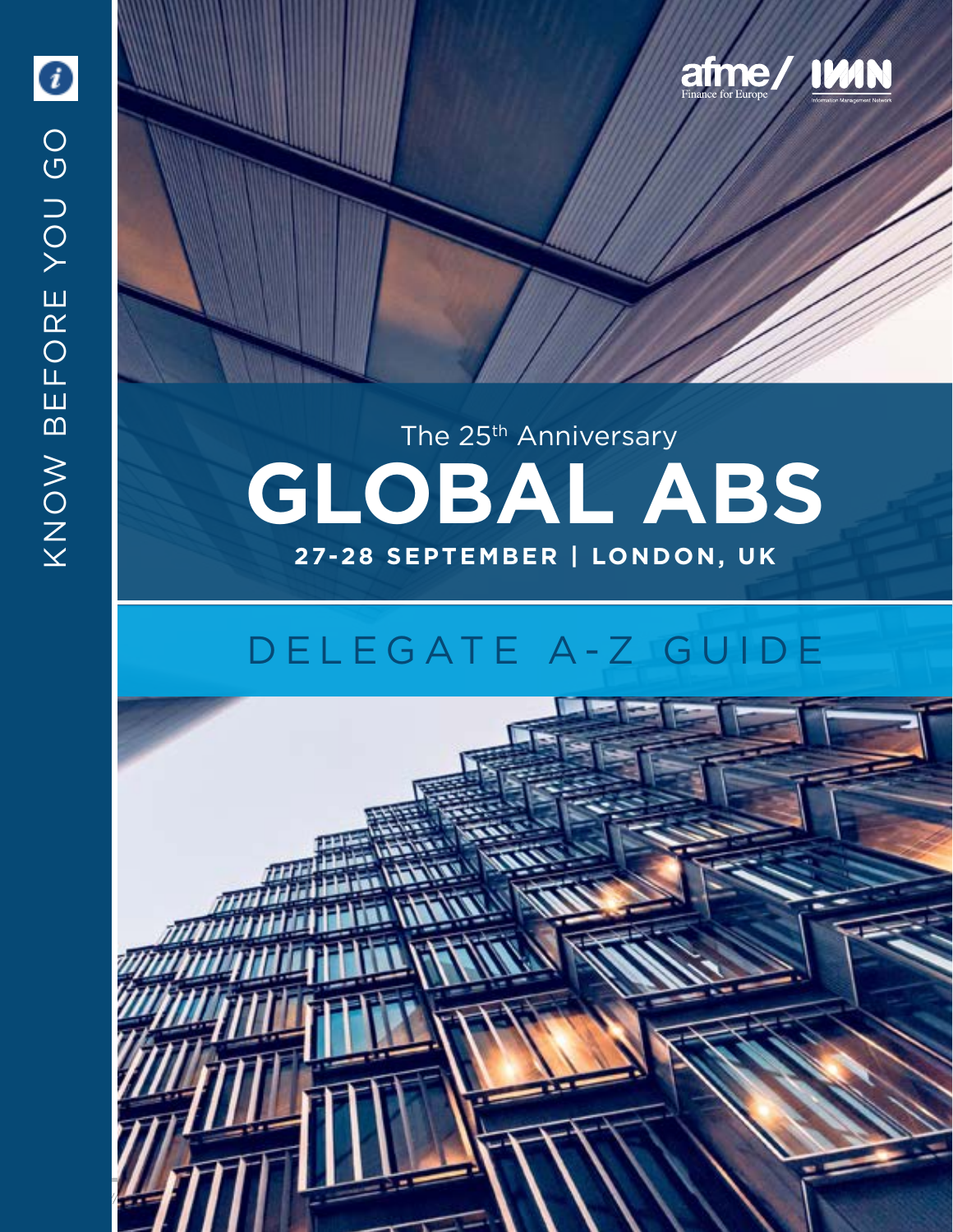# THE A-Z CONTENTS



- **[Accommodation & Travel](#page-2-0)**
- [Agenda](#page-2-0)
- [Attire](#page-2-0)
- [Health & Safety](#page-3-0)
- [Meals](#page-3-0)
- **[Networking](#page-4-0)**
- **[Registration](#page-4-0)**
- [Social Media](#page-5-0)
- [Sponsors](#page-5-0)
- [Swapcard](#page-5-0)
- [Venue](#page-6-0)
- [Wifi Access](#page-6-0)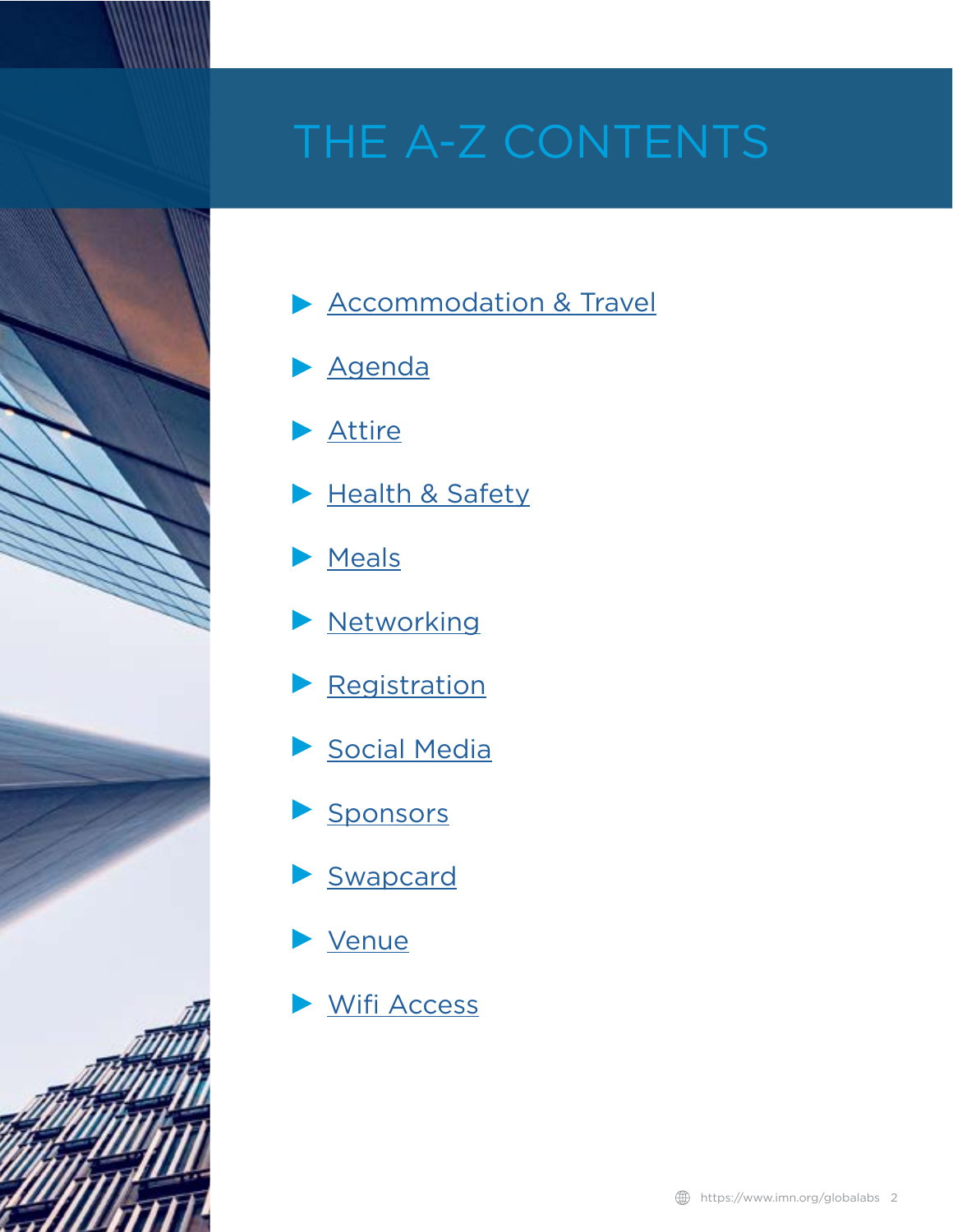<span id="page-2-0"></span>

### Accommodation & Travel

Delegates are responsible for arranging and paying for their own travel and accommodation. Sleeping rooms can be reserved directly with the hotel. There is no contracted room block. Rates and availability are subject to change.

View the latest guidance on traveling to the UK [here](https://www.hilton.com/en/hotels/lonmetw-hilton-london-metropole/).

| ⊣⌒l                                                                             |  |
|---------------------------------------------------------------------------------|--|
| the contract of the contract of the contract of the contract of the contract of |  |
|                                                                                 |  |
|                                                                                 |  |

### Agenda

The latest agenda can be viewed on [our website](https://www.imn.org/structured-finance/conference/Global-ABS-2021/Agenda.html) or via the Swapcard app. For instructions on accessing Swapcard, please visit the Swapcard section further below.

**Live and On-Demand Content:** All conference content taking place in-person will be livestreamed and made available on-demand via the Swapcard app.



### Attire

The conference dress code requires business attire. Please be sure to wear slacks, buttons downs, blazers, blouse, skirts, etc. (tie optional). We recommend dressing in layers, as temperatures in meeting rooms can vary.

Coat check will be available during conference hours. Please do not bring luggage to the conference as we will be unable to accommodate it.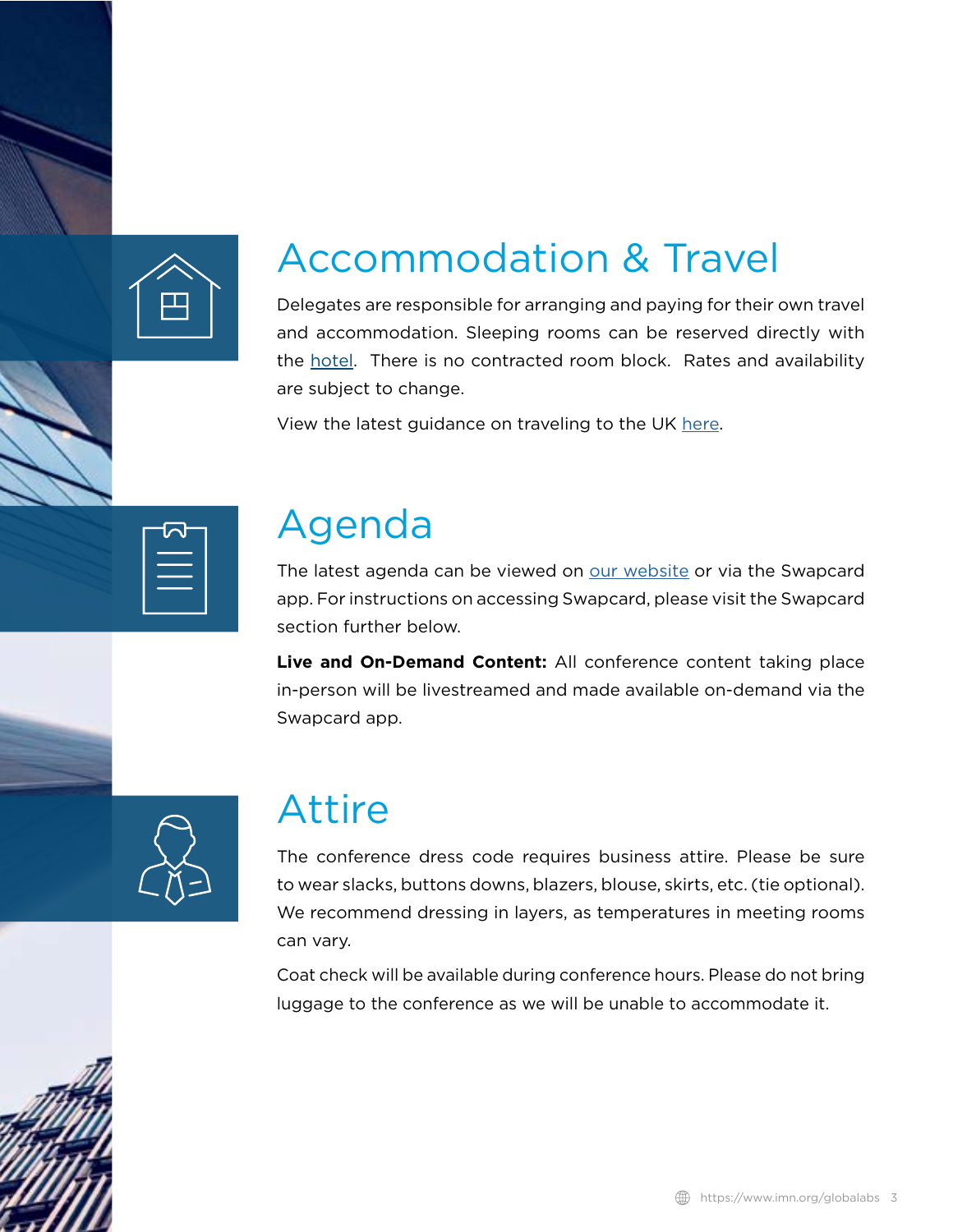<span id="page-3-0"></span>

### Health & Safety

All in-person conference activities will be held in accordance with the policies outlined in our [Events Shield](https://imn-cdn.s3.amazonaws.com/2021/Content/Euromoney+Events+Shield.pdf).

For the safety of all Global ABS participants, we recommend that delegates only attend in person if they are fully vaccinated and show no symptoms of COVID-19 in the 48 hours prior to attendance. In consideration of UK Government guidelines, we encourage delegates to:

- Wear masks in public places
- Maintain good hygiene practices
- Maintain social distancing when possible
- Follow any instructions at the event venue

We also encourage attendees to check in to the event using the NHS Track and Trace barcodes at the entrance. For additional health & safety information, [click here.](https://www.imn.org/structured-finance/conference/Global-ABS-2021/highlight/30431)



### Meals & Dietary Restrictions

Breakfast will be provided for all delegates on both mornings of the conference.

Our RSVP-only Women in ESG Networking Breakfast takes place from 8:00-9:00 on Tuesday 28 September. Capacity is limited - please RSVP by emailing rosie.bell@imn.org.

Our Delegate Luncheon takes place from 12:30-14:00 on Monday 27 September, and will be hosted in two tiers divided alphabetically by **COMPANY NAME** as outlined below:

- Luncheon Tier 1: 12:30-13:15 | Companies beginning A-I
- Luncheon Tier 2: 13:15-14:00 | Companies beginning J-Z

When not seated, eating or drinking, we ask that you please remember to wear your mask.

If you have any special dietary requirements, please contact events@imn.org as soon as possible. Though every effort will be made to accommodate, guarantees cannot be made.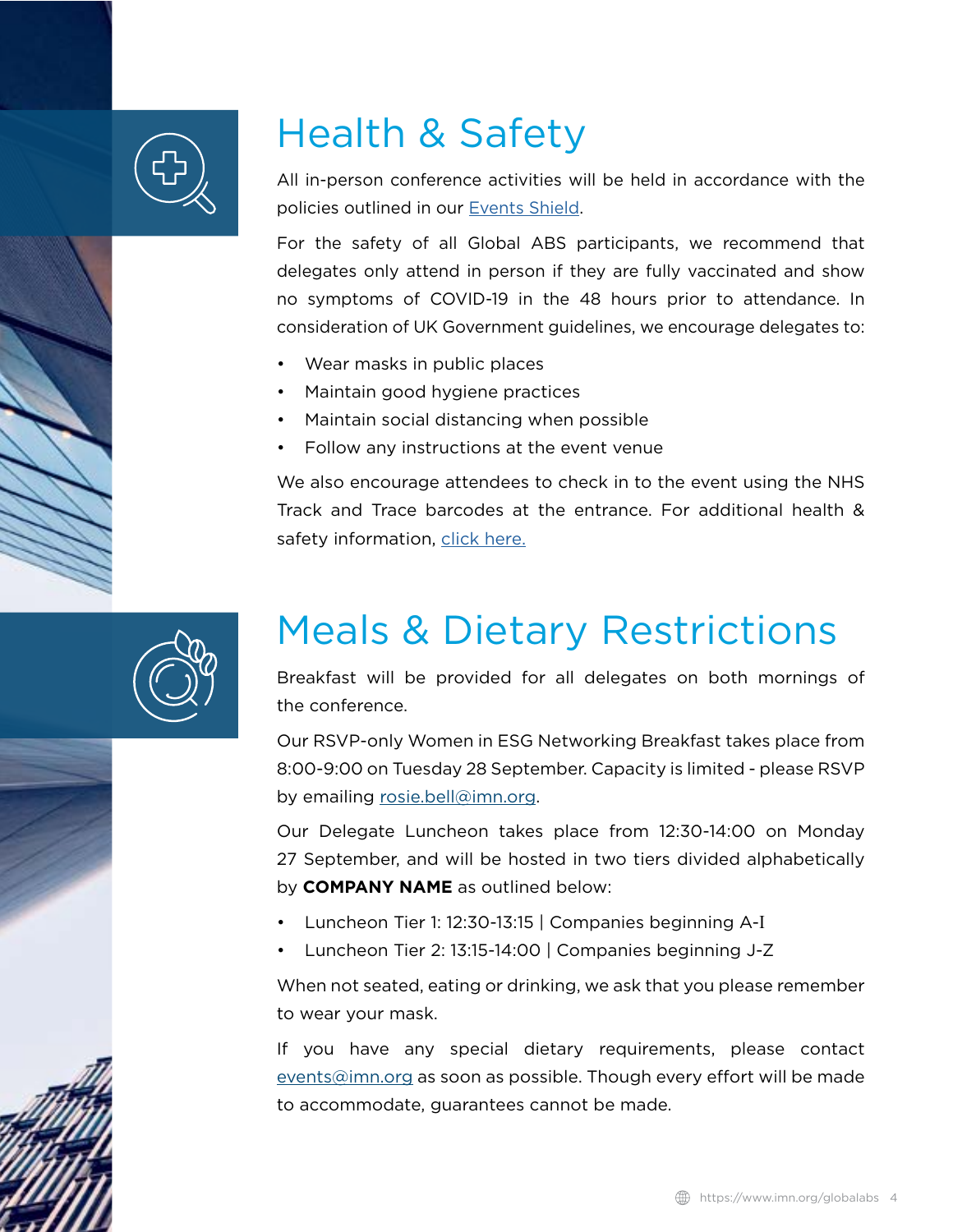<span id="page-4-0"></span>

### Networking

All delegates are invited to participate in our Networking Happy Hour in the Exhibit Hall from 16:30-17:30 on Monday 27 September. The official Global ABS Delegate Networking Reception, sponsored by KBRA, takes place at **Bondi Green** immediately afterward from 17:30-20:30. Capacity is limited – [RSVP here](https://forms.office.com/Pages/ResponsePage.aspx?id=hk0YfZnDBEmylQM8VPpSPrahkHtAqKFPoXiLSE4fKwBUMVRHN1BaUVc0Q0JCNDBPWkpGRllPTzBHRC4u&wdLOR=cE65FCF2A-B140-E542-B632-2EA352FD8400) or by emailing contact@kbra.com.

Delegates can enhance their onsite networking experience by using the Swapcard app to view the full attendee list, send connection requests, schedule meetings, and engage with sponsors. Once connections are made via the platform, you can chat 1:1 or in groups, host video calls and exchange contact details.



### Registration

Registration opens for delegates at 7:00 on Monday 27 September. To reduce crowding and increase efficiency, we have implemented a tiered registration system based on **COMPANY NAME** as outlined below.

- Registration Tier 1: 7:00-7:30 | Companies beginning A-D
- Registration Tier 2: 7:30-8:00 | Companies beginning E-M
- Registration Tier 3: 8:00-8:30 | Companies beginning N-Z

We ask that you kindly adhere to your assigned registration tier to ensure a safe and socially distanced registration process.

Please bring a Photo ID as this will be required to claim your badge at the registration desk.

Speed up your check-in process by downloading the Swapcard app. Simply download and log into the app, and tap 'My QR Code' when picking up your badge.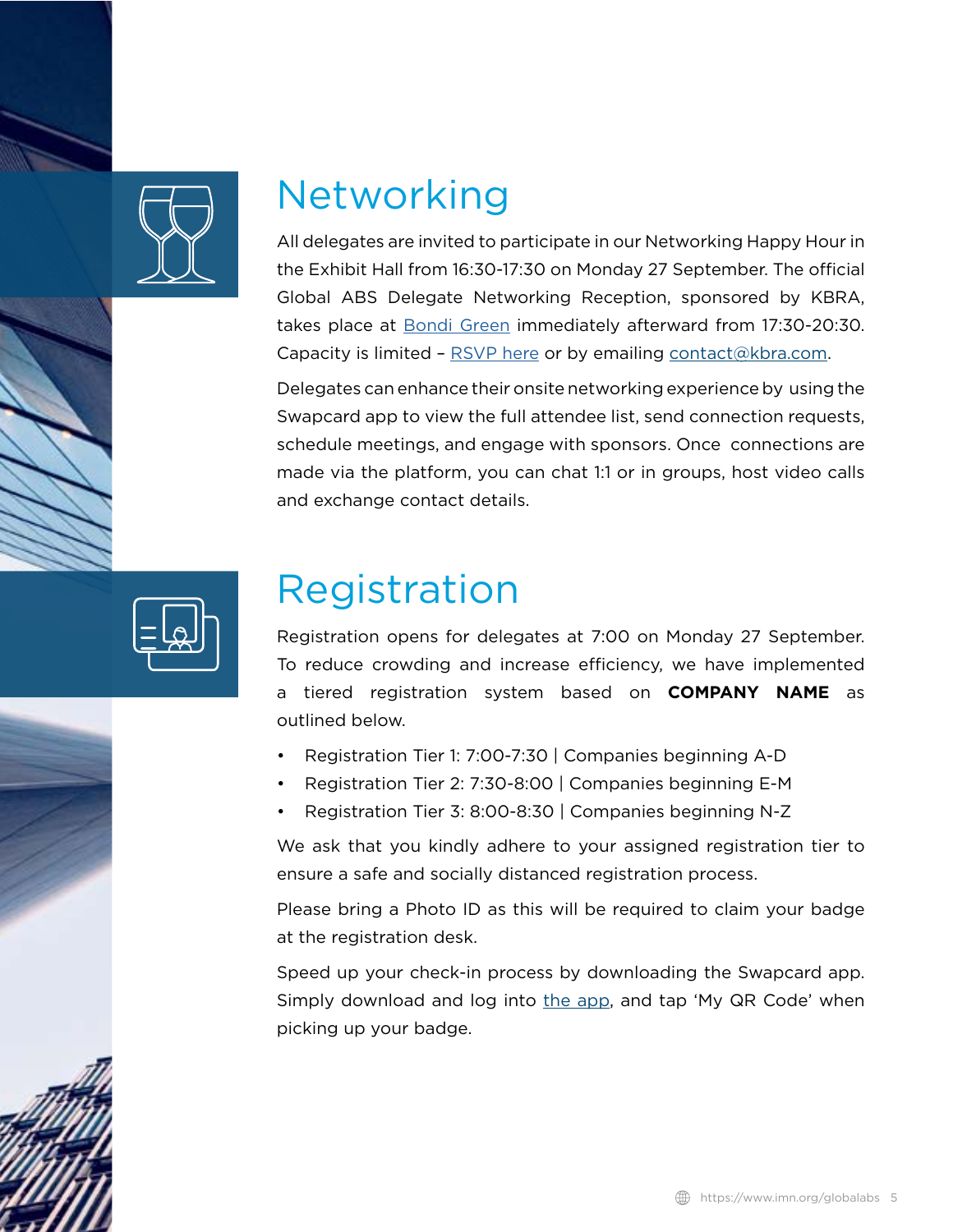<span id="page-5-0"></span>

### Social Media

Share your participation at Global ABS with the wider structured finance community on LinkedIn and Twitter! Be sure to tag us and use the hashtag **#GlobalABS** so we can be sure to engage with you.

- LinkedIn: [AFME \(Association for Financial Markets in Europe |](https://www.linkedin.com/checkpoint/challengesV2/AQEViPSs-YVBdgAAAXvQSLpvTXPwNgah0Sc5d5QSrRoTVGkRoIVw1kpBqhZt-Fda10gZXV3hpImQgq6YuM9vEYZLi54kxetYAA) [Information Management Network \(IMN\)](https://www.linkedin.com/checkpoint/challengesV2/AQEViPSs-YVBdgAAAXvQSLpvTXPwNgah0Sc5d5QSrRoTVGkRoIVw1kpBqhZt-Fda10gZXV3hpImQgq6YuM9vEYZLi54kxetYAA)
- Twitter: [@AFME\\_EU | @IMN\\_ABSGroup](https://twitter.com/IMN_ABSGroup)



#### Sponsors

You can view the list of participating sponsors on our website or via the Swapcard app.

In addition to visiting sponsors in the onsite exhibit hall, delegates can engage with them by contacting their representatives, downloading resources and scheduling meetings all within the Swapcard app.



#### Swapcard

Swapcard is the official event app for Global ABS. Those attending in-person and virtually can access all livestreaming and on-demand content, network with fellow attendees, and much more.

Be sure to download the Swapcard app prior to the conference to make the most of Global ABS:





For more details on accessing/utilising Swapcard, view our [How-To Guide.](https://online.flippingbook.com/view/316231202/)